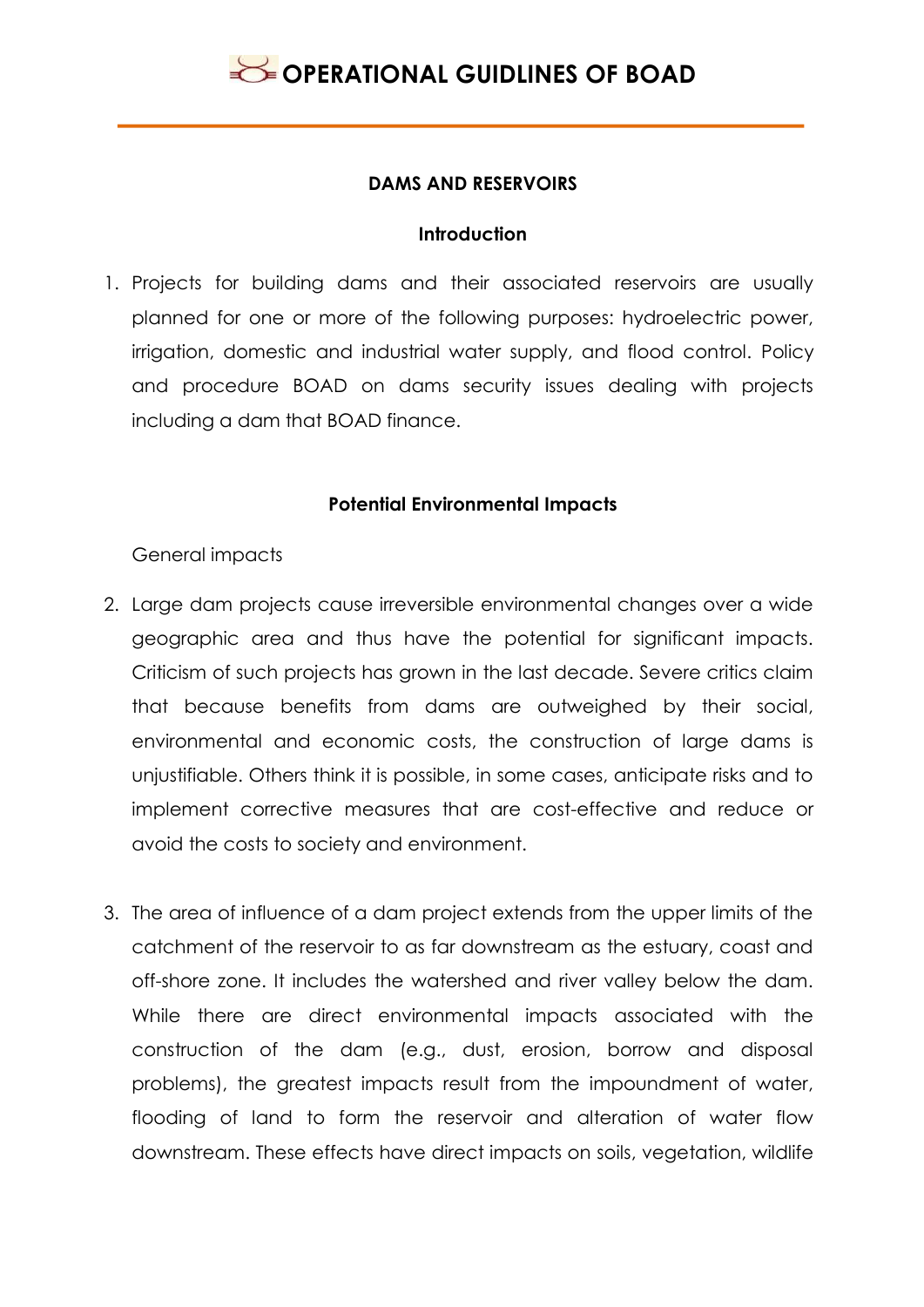and wildlands, fisheries, climate and especially the human populations in the area.

- 4. The dam's indirect effects, which on occasion may be worse than the direct effects, include those associated with the building, maintenance and functioning of the dam (e.g., access roads, construction camps, power transmission lines) and the development of agricultural, industrial or municipal activities made possible by the dam.
- 5. In addition to the direct and indirect effects of dam construction on the environment, the effects of the environment on the dam must be considered.) The major environmental factors affecting the functioning and life span of the dam are those caused by land, water and other resource use in the catchment above the reservoir (e.g., agriculture, settlement, forest clearing) which may result in increased siltation and changes in water quality in the reservoir and river downstream.
- 6. The benefits of a dam project are flood control and the provision of a more reliable and higher quality water supply for irrigation, domestic and industrial use. Dams may also provide an alternative to activities with potential for greater adverse impacts. Hydropower, for example, provides an alternative to coal-fired thermal power or to nuclear power. Intensification of agriculture locally through irrigation can reduce pressure on uncleared forest lands, intact wildlife habitat, and areas unsuitable for agriculture elsewhere. In addition, dams create a reservoir fishery and the possibilities for agricultural production on the reservoir drawdown area, which in some cases can more than compensate for losses in these sectors due to dam construction. Dam construction also helps to diversify agriculture, lengthen the period of production and reduce rural-urban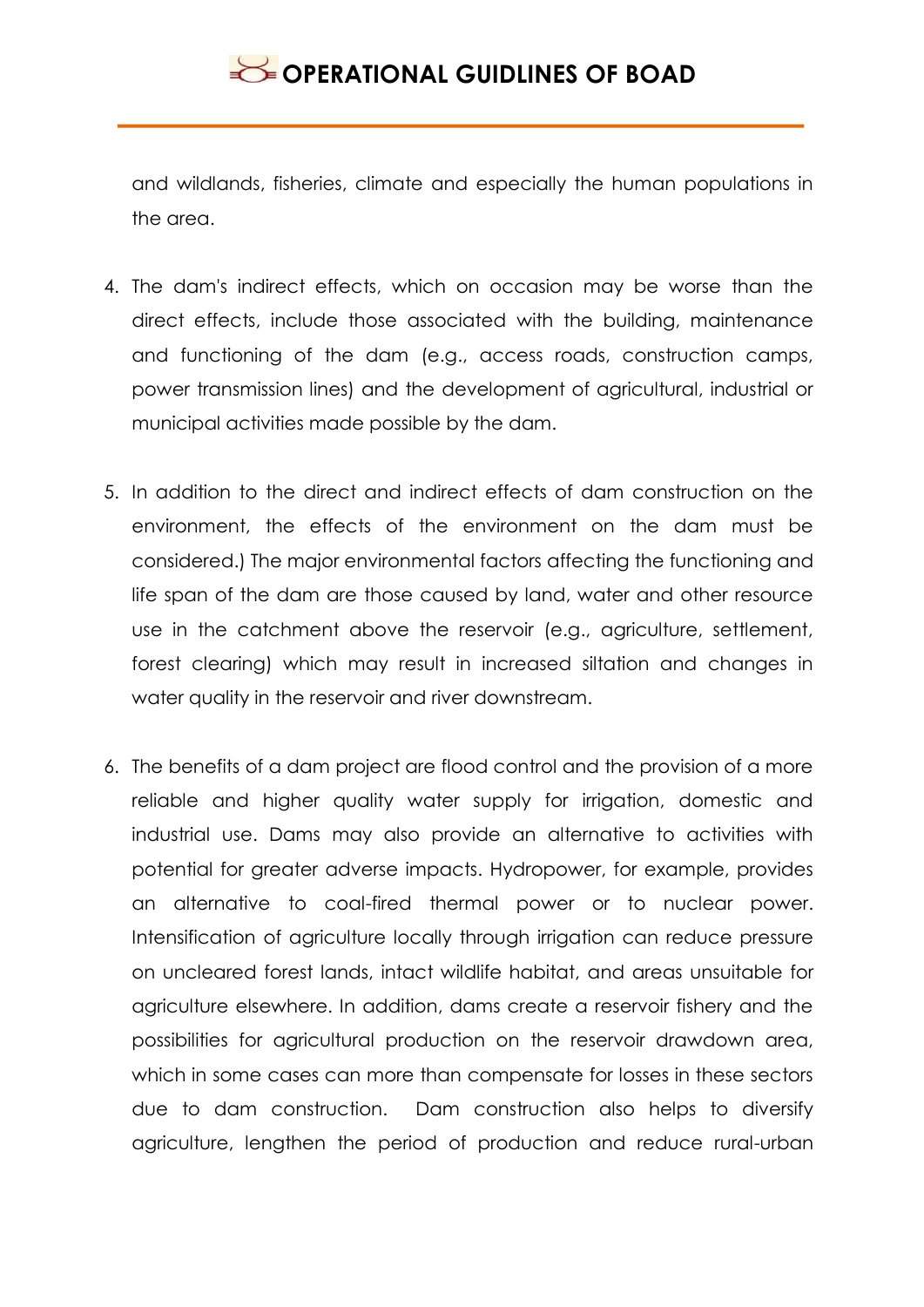migration is a great evil for the Member States of the BOAD with their effects in the host cities.

### **Hydrologic and Limnological Effects**

- 7. Damming the river and creating a environment dam profoundly changes the hydrology and limnology of the river system. Dramatic changes occur in the timing of flow, quality, quantity and use of water, aquatic biota, and sedimentation in the river basin.
- 8. The decomposition of organic matter (e.g., trees) on the flooded lands enriches the nutrients in the reservoir. Fertilizers used upstream add to the nutrients accumulating and recycling in the reservoir. This not only supports reservoir fisheries, it also stimulates the growth of aquatic weeds, such as water lettuce and water hyacinth. Weeds and algal mats can be expensive nuisances when they clog dam outflows and irrigation canals, damage fisheries, curtail recreation, increase water treatment costs, impair navigation and substantially increase water loss through transpiration.
- 9. If the inundated land is heavily wooded and not sufficiently cleared prior to flooding, decomposition will deplete oxygen levels in the water. This affects aquatic life, and may result in large fish kills. Products of anaerobic decomposition include hydrogen sulfide, which corrodes dam turbines and is noxious to aquatic organisms, and methane, which is a greenhouse gas. The main gas produced, carbon dioxide, also exacerbates greenhouse risks. It creates air and water pollution.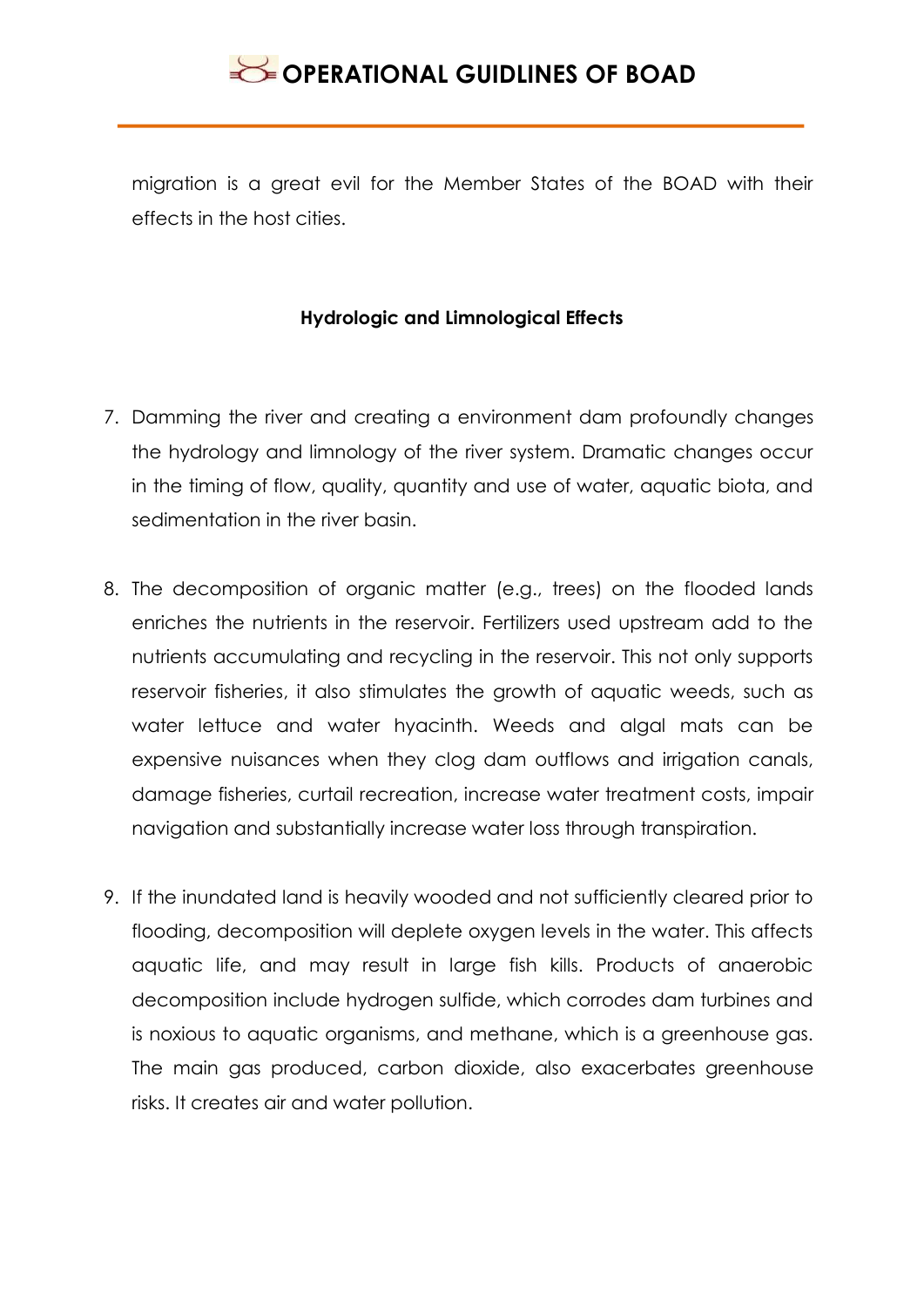- 10.Suspended particles carried by water settle in the reservoir, limiting its storage capacity and lifetime and robbing downstream waters of sediment. Many agricultural areas on floodplains have always depended on nutrient-rich silt to sustain productivity. As sediment composed of nutritious elements is no longer deposited on the floodplain downstream, the loss of nutrients must be compensated by fertilizer inputs to maintain agricultural productivity. The release of relatively sediment-free waters can result in the scouring of the downstream riverbeds. Sedimentation in the reservoir, however, provides higher quality water downstream for irrigation, industry and human consumption. Also, the use of fertilizers (uncertificed) represents water pollution for other users.
- 11.Additional effects of changes in the hydrology of the river basin include altered levels of the water table both above and below the reservoir and salinization problems which have direct ecological impacts and affect downstream water users.

#### **Social Issues**

12. The benefits of dams often accrue to urban dwellers, agricultural interests and others living some distance away from the dam, but less so or not at all to those who bear the heaviest environmental and social costs of the dam construction. The most affected people are those located in the plains downstream. The dam reservoir engulfing large areas of territory. Inevitably, local populations must be moved, the flora and fauna is embedded in the artificial pond and, in some cases, it is the same for some historical and cultural monuments. It is not easy to relocate the displaced populations as well, and find them a job, which leads to the increase in unemployment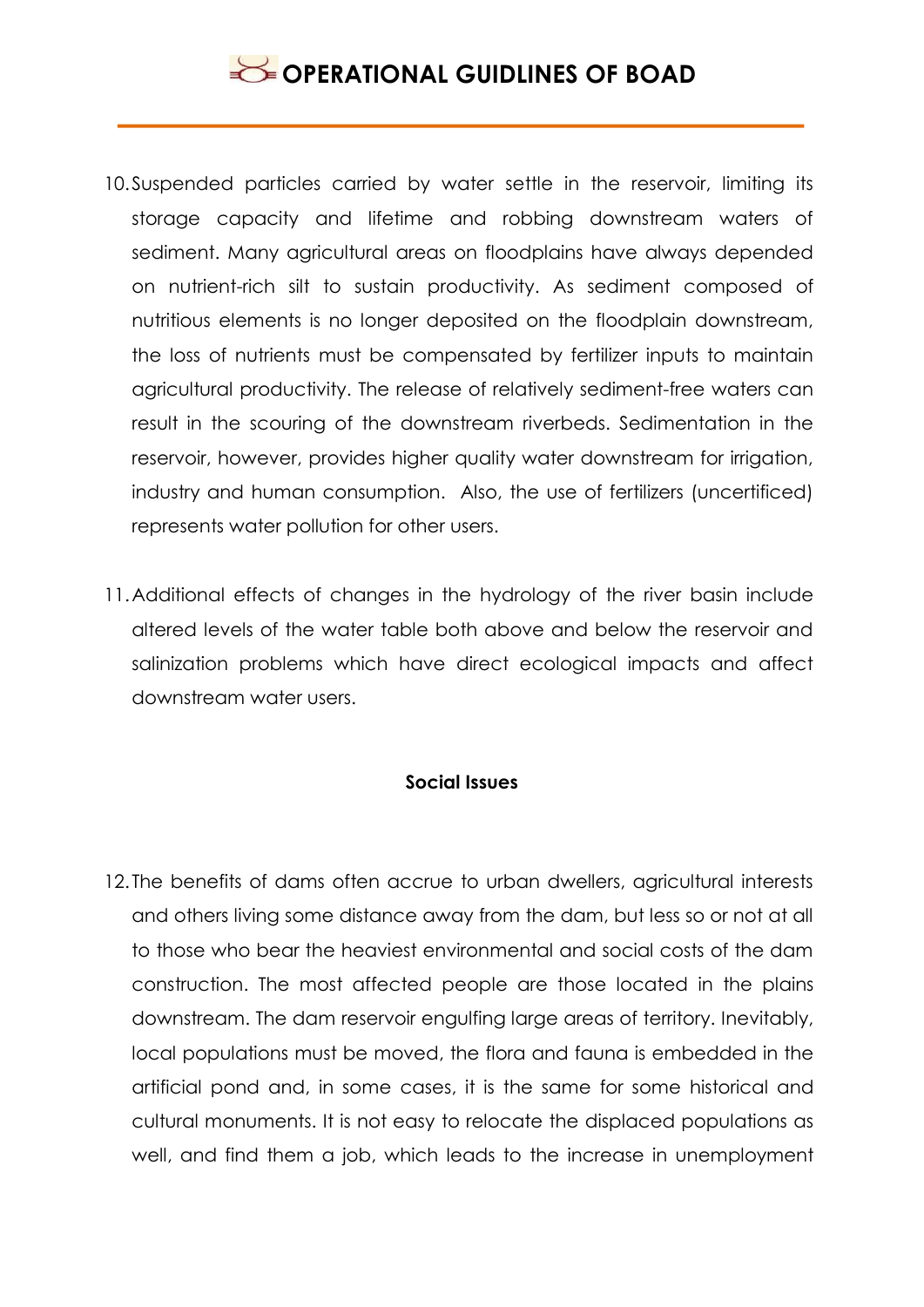and poverty. The inhabitants who remained in the watershed are often faced with difficulties of access to natural resources, land and water available.

- 13.Changes in flow of a stream and reducing silt deposits due to the realization of a project impoundment, affect the riparian scale fisheries and flood recession agriculture. Floodplains of tropical rivers occupy large areas that benefit humans and animals. When they are shrinking and land use changes, these people are forced to move. In addition, water-borne diseases (malaria, schistosomiasis, river blindness and encephalitis, typhoid proud, for example) often increase in frequency and intensity with projects of reservoirs .
- 14. Social and environmental problems arise from the controlled and uncontrolled influx of other people into the area, such as construction workers, seasonal laborers for agriculture and other dam induced activities, and rural people who take advantage of increased access to the area provided by roads, transmission lines or improved river navigation. The consequences are health problems, overburdened public services, competition for resources, social conflicts. They have negative environmental impacts on the watershed, reservoir and downstream river basin.

#### **Fisheries and Wildlife**

15.A reservoir fishery, sometimes more productive than the previous riverine fishery . However riverine fisheries usually decline due to changes in river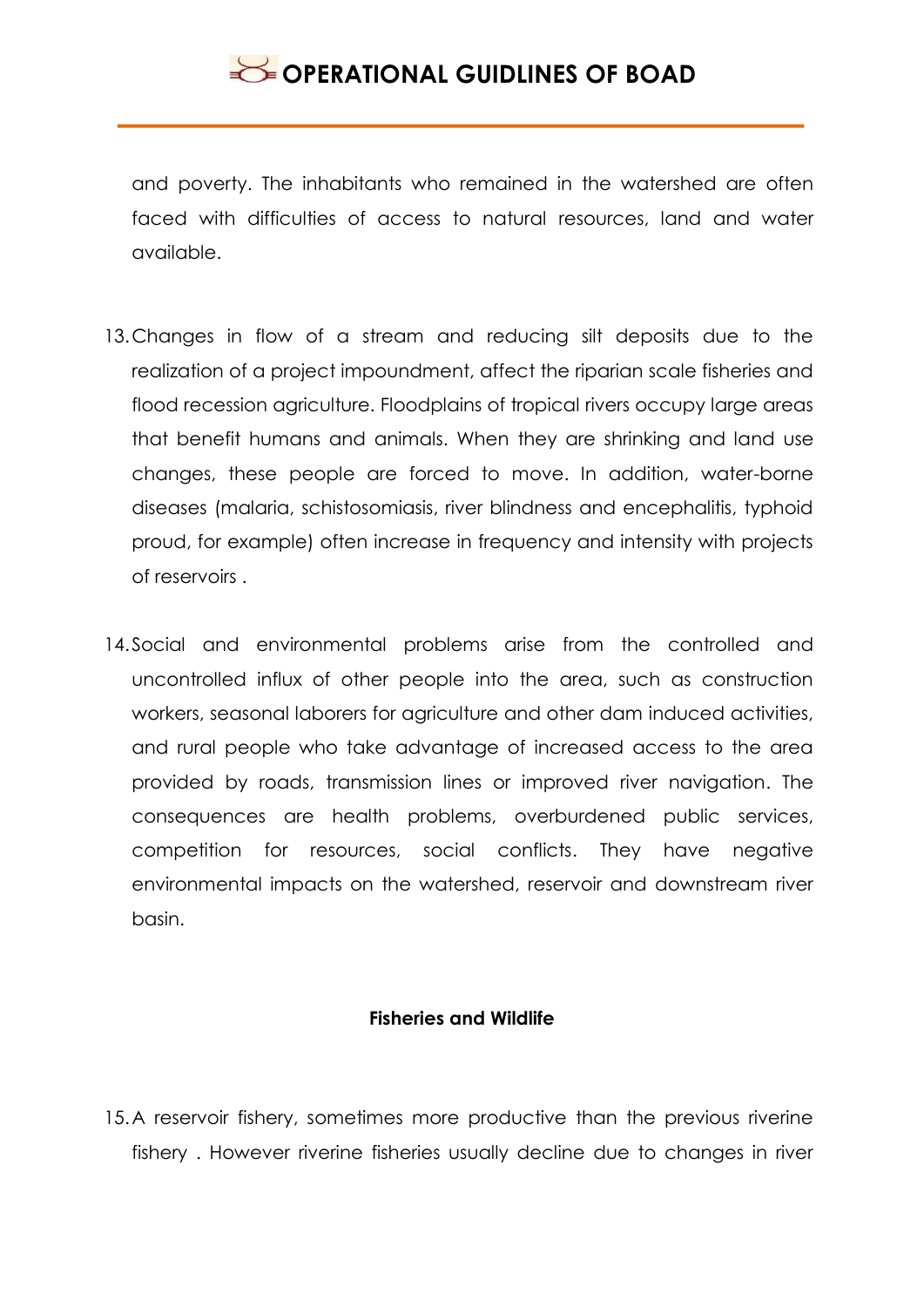flow, deterioration of water quality, water temperature changes, loss of spawning grounds and barriers to fish migration.

- 16.In rivers with biologically productive estuaries, both marine and estuarine fish and shellfish suffer from changes in water flow and quality. Changes in freshwater flows and thus the salinity balance in an estuary will alter species distribution and breeding patterns of fish. Changes in nutrient levels and a decrease in the quality of the river water can also have profound impacts on the productivity of an estuary and can also have major effects on marine species which feed or spend part of their life cycle in the estuary, or are influenced by water quality changes in the coastal areas.
- 17. The greatest impact on wildlife will come from loss of habitat resulting from reservoir filling and land use changes in the watershed. Migratory patterns of wildlife may be disrupted by the reservoir and associated developments. Poaching and eradication of species considered to be agricultural pests have a more selective effect. Aquatic fauna, including waterfowl, reptiles and amphibians can increase because of the reservoir.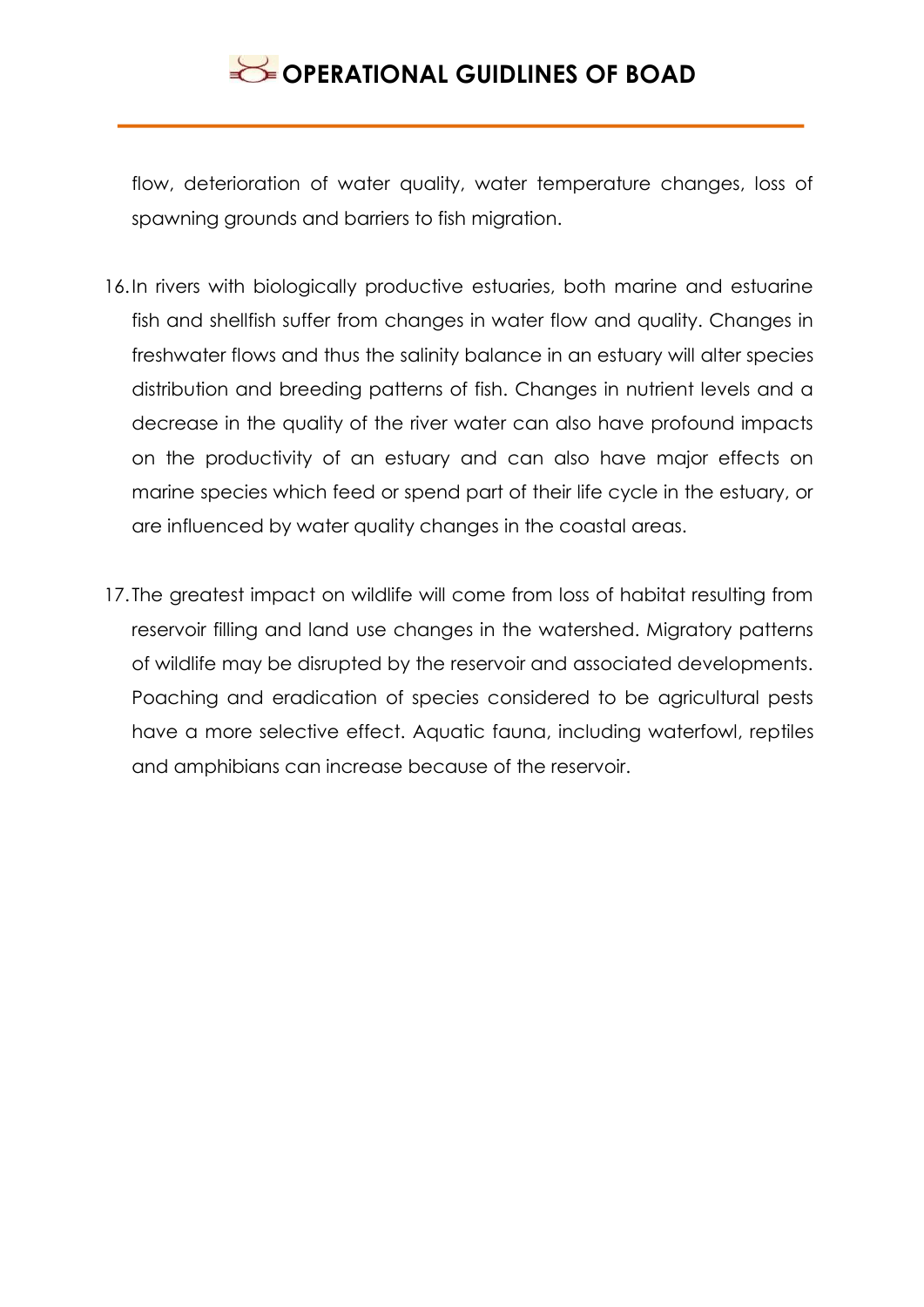|    | Negative effects on the environment                                                                                                                                                                                | Possible                            |                                         | measures                                                                  | to                                                                                                                                                                                                             | adopt |
|----|--------------------------------------------------------------------------------------------------------------------------------------------------------------------------------------------------------------------|-------------------------------------|-----------------------------------------|---------------------------------------------------------------------------|----------------------------------------------------------------------------------------------------------------------------------------------------------------------------------------------------------------|-------|
|    | air and water pollution generated by the construction 1.<br>and the discharge of waste;<br>soil erosion;<br>$\bullet$<br>destruction of vegetation, health and hygiene problems<br>$\bullet$<br>in workcamp sites. | $\bullet$<br>$\bullet$<br>$\bullet$ | and landfills;;<br>land rehabilitation. | fight against air and water pollution;<br>precautions to control erosion; | care given to the location of camps, buildings, borrow pits, quarries                                                                                                                                          |       |
| 2. | Disruption of the communities residing in the flooded area                                                                                                                                                         | 2.                                  |                                         |                                                                           | • Reinstall the communities in appropriate areas, financially compensate<br>for the loss of resources, provide health services, education and<br>adequate infrastructure, and create employment opportunities. |       |
| 3. | Loss of land (agricultural, forest or pasture) and flooded 3.<br>wetlands to create the reservoir                                                                                                                  | $\bullet$                           | and reservoir;                          |                                                                           | Locate the dam in order to avoid losses, reduce the size of the dam<br>• save or protect similar environments in the region to offset the losses.                                                              |       |
| 4. | Loss of historical, cultural sites or those with aesthetic appeal. 4.                                                                                                                                              | $\bullet$                           | prevent or reduce losses;               | • Save and protect cultural heritage.                                     | Locate the dam adequately, reduce the size of the reservoir to                                                                                                                                                 |       |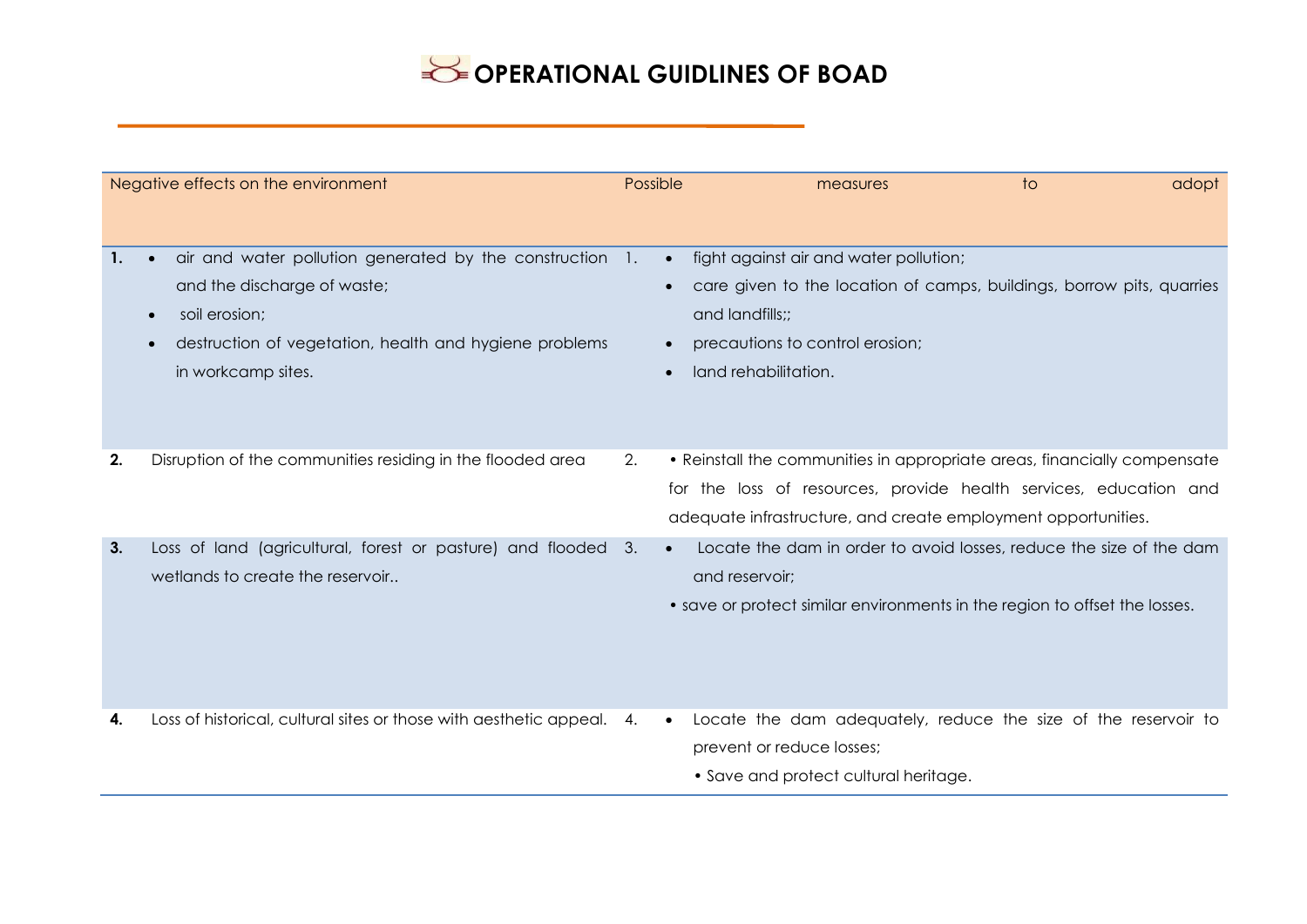| Negative effects on the environment | Possible | measures | ТO | adopt |
|-------------------------------------|----------|----------|----|-------|
|                                     |          |          |    |       |
|                                     |          |          |    |       |

- 
- **5.** Loss of natural areas and wildlife habitats and flora. 5. Locate the dam or reduce the size of the reservoir in order to avoid or reduce losses;
	- Create natural parks or reserves in exchange;
	- Rescue and relocate animals.
- **6.** Proliferation of weeds in the reservoir and its downstream, 6. which affects the discharge of water from the dam during irrigation and navigation and endangering fisheries resources and increases water loss through evapotranspiration .
- previously remove woody vegetation in the area of flooding (nutrient removal);
- Provide weed control measures:
- Mow the grass and recycle it for compost for feed or biogas;
- Regulate the flooded area and manage water levels to curb the growth of weeds.

- 
- 7. Deterioration of the water quality in the reservoir. **7. •** Previously remove woody vegetation in flooding area;
	- Monitor the use of land, wastewater discharges and use of fertilizers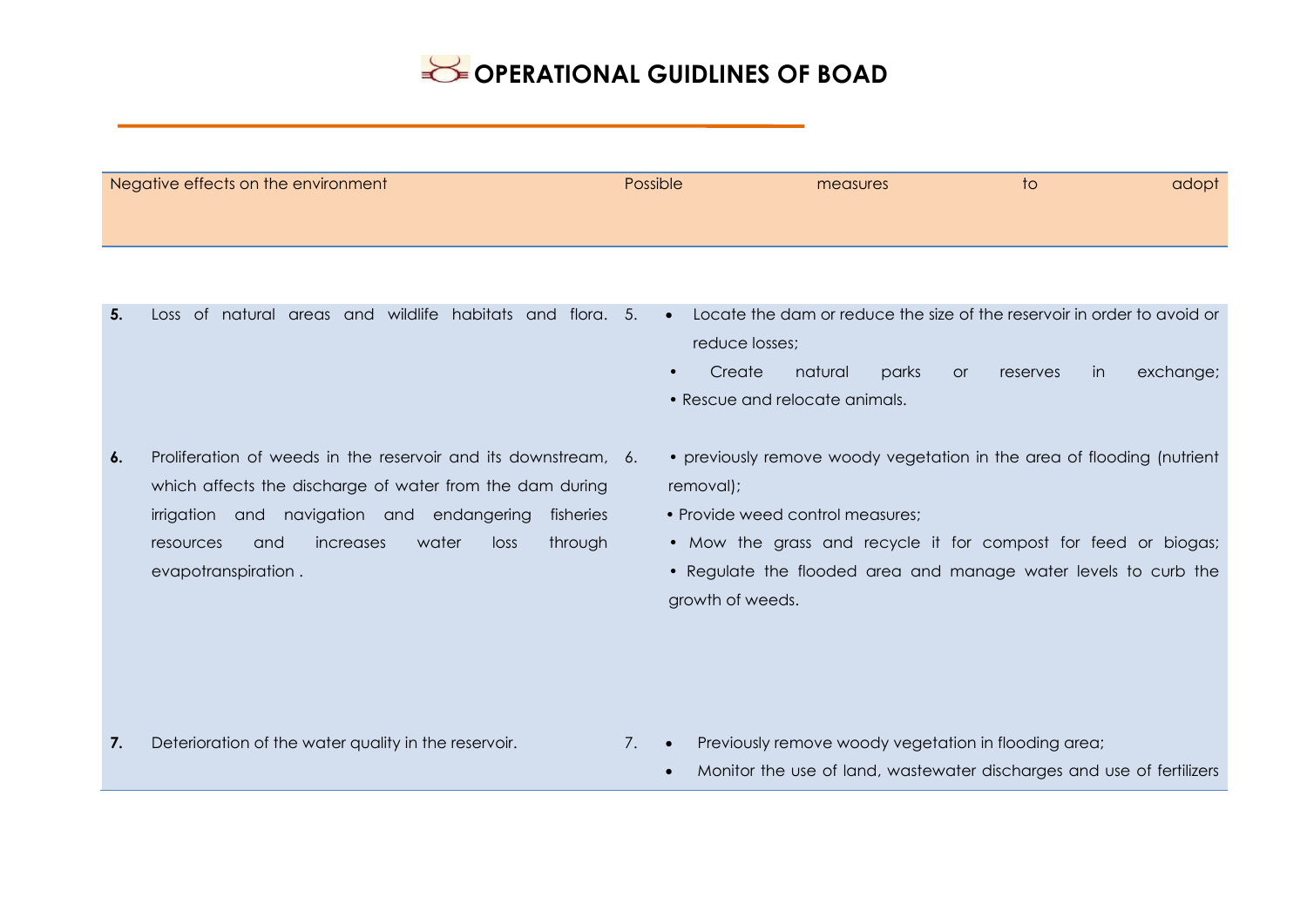|     | Negative effects on the environment                                                                                       | Possible |                                                                  | measures                                                                                                                                                                                                                                                                           |    | to  | adopt      |
|-----|---------------------------------------------------------------------------------------------------------------------------|----------|------------------------------------------------------------------|------------------------------------------------------------------------------------------------------------------------------------------------------------------------------------------------------------------------------------------------------------------------------------|----|-----|------------|
|     |                                                                                                                           |          |                                                                  |                                                                                                                                                                                                                                                                                    |    |     |            |
|     |                                                                                                                           |          | and                                                              | pesticides                                                                                                                                                                                                                                                                         | in | the | watershed; |
|     |                                                                                                                           |          |                                                                  | • Limit the period of retention of water in the reservoir;                                                                                                                                                                                                                         |    |     |            |
|     |                                                                                                                           |          |                                                                  | • Provide multi-level releases to prevent the anoxic water spill.                                                                                                                                                                                                                  |    |     |            |
| 8.  | Sedimentation in the reservoir and decrease its storage 8.<br>capacity                                                    |          | $\bullet$<br>$\bullet$<br>(limited effect).<br>current density). | Monitor the use of land in the watershed upstream of the dam (to<br>avoid, in particular, the conversion of forests to agricultural land).<br>Reforestation or adopt soil conservation measures in the watershed<br>Remove sediment hydraulically (cleaning, winnowing, triggering |    |     |            |
| 9.  | Sediment at the entrance of the reservoir causing a 9.<br>discharge of water, flood and upstream flooding.                |          | $\bullet$                                                        | Remove sediment through cleaning and winnowing.                                                                                                                                                                                                                                    |    |     |            |
| 10. | Scouring the bed of the river downstream of the dam 10. • Develop an effective method of trapping and release of sediment |          |                                                                  | (cleaning and winnowing of sediments), in order to increase the salt<br>content of the water discharged from the dam                                                                                                                                                               |    |     |            |
| 11. | Decline of recession agriculture.                                                                                         | 11.      | flooding.                                                        | • Set the release of water from the dam to reproduce at best the natural                                                                                                                                                                                                           |    |     |            |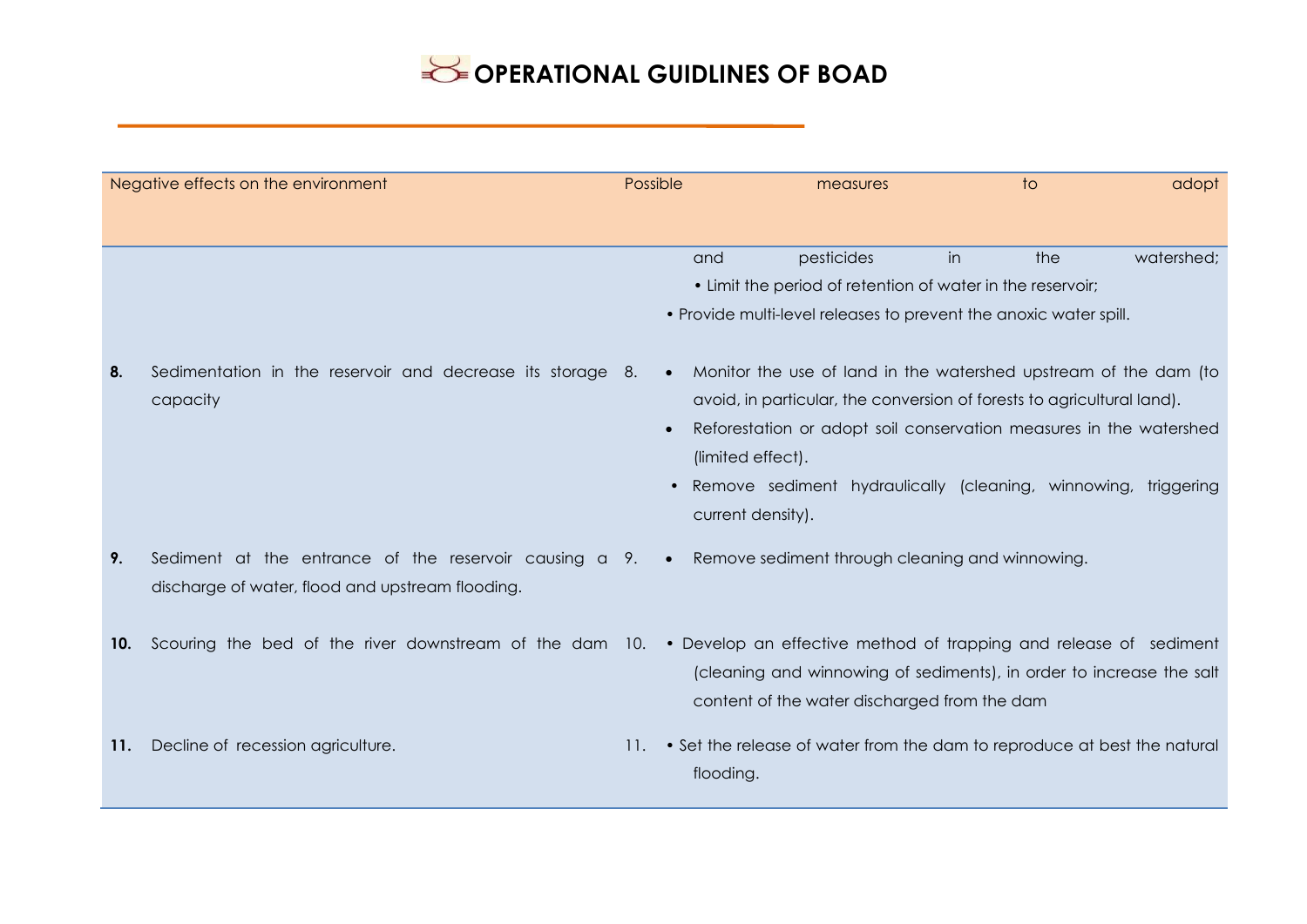| Negative effects on the environment |                                                                                                                                                                               | Possible        |                        | measures                                                                                                                                                                                                              | $\overline{1}$ | adopt |
|-------------------------------------|-------------------------------------------------------------------------------------------------------------------------------------------------------------------------------|-----------------|------------------------|-----------------------------------------------------------------------------------------------------------------------------------------------------------------------------------------------------------------------|----------------|-------|
|                                     |                                                                                                                                                                               |                 |                        |                                                                                                                                                                                                                       |                |       |
| 12.                                 | Salinization of floodplain                                                                                                                                                    | 12.             | $\bullet$              | Regulate the flow in order to reduce the consequences.                                                                                                                                                                |                |       |
| 13.                                 | Rising sea water in estuaries and upstream.                                                                                                                                   | 13.             | $\bullet$              | Maintain a sufficient flow to prevent upwelling                                                                                                                                                                       |                |       |
| 14.                                 | Disruption of fisheries resources of rivers, due to changes in 14. •<br>flow, stop in fish migration and impairment water quality and<br>its physical and biological aspects. |                 | $\bullet$<br>$\bullet$ | Maintain at least a minimum flow for fisheries resources;<br>Provide fish ladders or other means of passage and protection of<br>spawning grounds;<br>Developing aquaculture and fish tanks to compensate for losses. |                |       |
| 15.                                 | Tearing<br>ponds $15.$ $\bullet$<br>fishing<br>0f<br>nets<br>in<br>overgrown                                                                                                  |                 |                        | Remove, selectively, vegetation before flooding                                                                                                                                                                       |                |       |
| 16.                                 | Increase in water-related diseases.                                                                                                                                           | $16.$ $\bullet$ | $\bullet$              | Develop and maintain the dam to restrict the conditions that make<br>favorable disease transmission;<br>Control of disease vectors;<br>• Implement measures of prophylaxis and treatment of diseases.                 |                |       |
| 17.                                 | Conflicts in the request for the use of water resources. 17. • Plan and manage the dam in accordance with the regional                                                        |                 |                        | development programs;<br>• equitable distribution of water resources between large and small                                                                                                                          |                |       |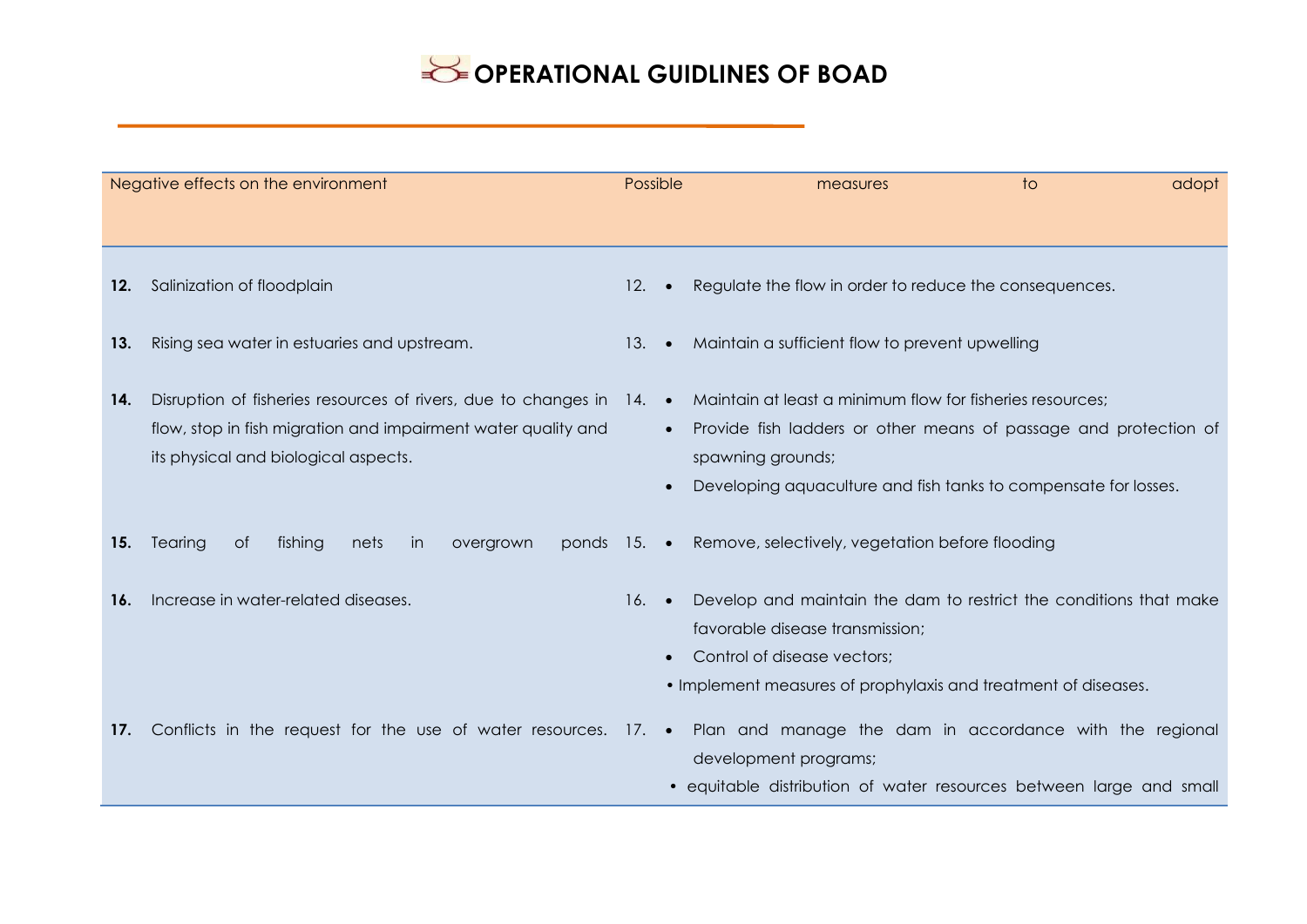| Negative effects on the environment |                                                                                                                                                                                                                                                                                              | Possible   |             | measures                                                                                                                                                                     | to                                                                                                                                         | adopt |
|-------------------------------------|----------------------------------------------------------------------------------------------------------------------------------------------------------------------------------------------------------------------------------------------------------------------------------------------|------------|-------------|------------------------------------------------------------------------------------------------------------------------------------------------------------------------------|--------------------------------------------------------------------------------------------------------------------------------------------|-------|
|                                     |                                                                                                                                                                                                                                                                                              |            |             |                                                                                                                                                                              |                                                                                                                                            |       |
| 18.                                 | Social disruption and loss of quality of life for displaced 18. • Maintain the quality of life of people in ensuring that available<br>communities.                                                                                                                                          |            |             | landowners and between the various sectors of the valley.<br>resources are at least equal to those which they had access;<br>• Provide them with social and health services. |                                                                                                                                            |       |
| 19.                                 | Environmental degradation caused by increased pressure 19. • Choose a site for resettlement of populations where the capacity of<br>on the land.                                                                                                                                             |            | Increase    | land is not exceeded;                                                                                                                                                        | productivity and improve the management of land<br>(agricultural, pastoral and forestry) to meet growing populations.                      |       |
| 20.                                 | Disruption or destruction of tribes or indigenous groups.                                                                                                                                                                                                                                    | <b>20.</b> | traditions. |                                                                                                                                                                              | • Avoid social dislocation and, in case of force majeure, relocate<br>populations in an area where they can preserve their way of life and |       |
| 21.                                 | Elevation of the moisture in the air and increase in the 21. • Control disease transmission vectors.<br>frequency of fog in the area, creating an environment<br>conducive to the proliferation of disease-carrying insects<br>mosquitoes<br>(such<br>and<br>tsetse<br>flies).<br>$\alpha$ s |            |             |                                                                                                                                                                              |                                                                                                                                            |       |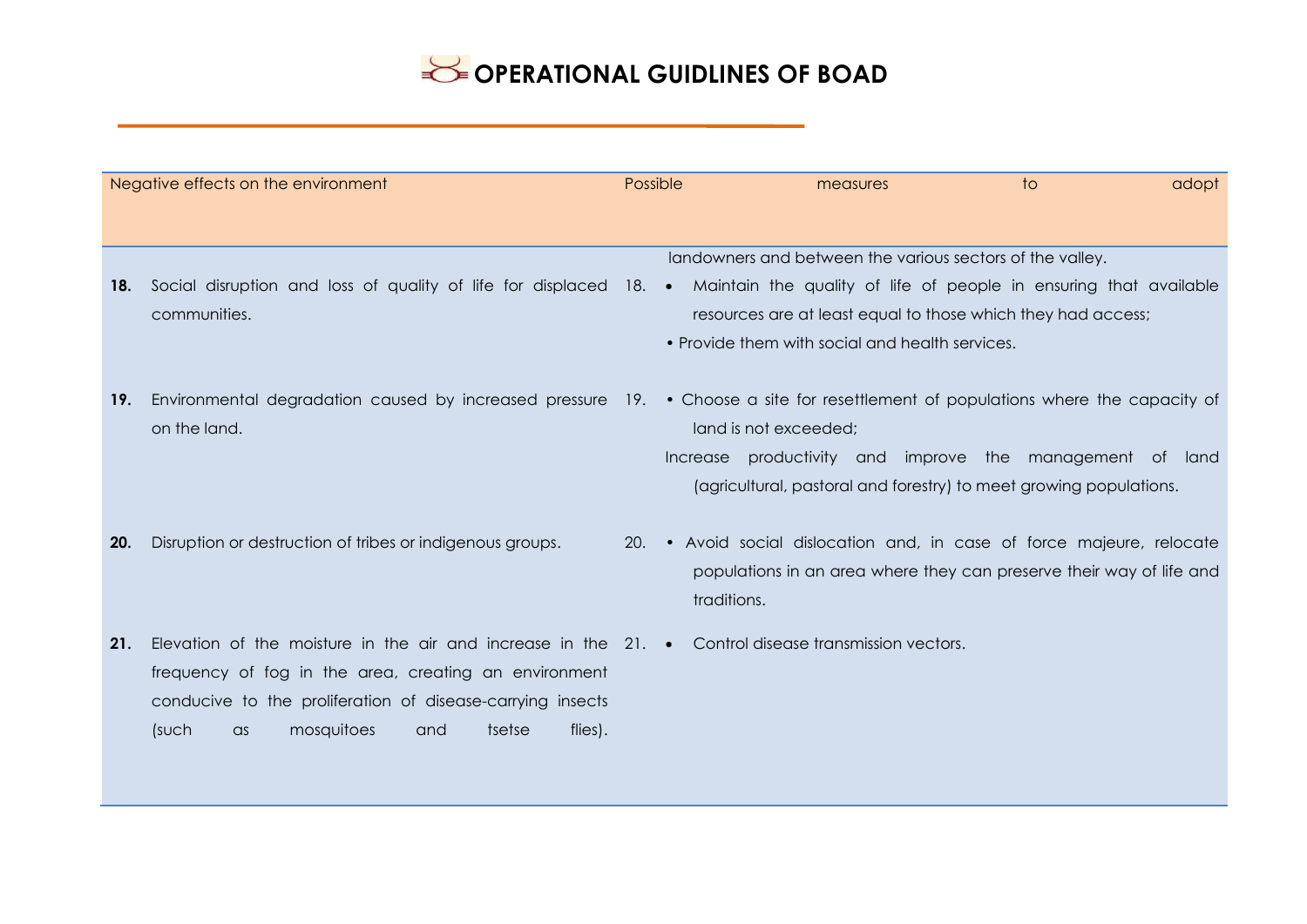| Negative effects on the environment |                                                                                                                                                        | Possible        |  | measures                                                                                                                                                | to | adopt |
|-------------------------------------|--------------------------------------------------------------------------------------------------------------------------------------------------------|-----------------|--|---------------------------------------------------------------------------------------------------------------------------------------------------------|----|-------|
|                                     |                                                                                                                                                        |                 |  |                                                                                                                                                         |    |       |
| 22.                                 | Uncontrolled migration of people in the area made<br>accessible by roads and transmission lines.                                                       | $22.$ $\bullet$ |  | Restrict access, development of rural activities and provide health<br>services to minimize the impacts.                                                |    |       |
| 23.                                 | Environmental problems created by development induced<br>by the construction of the dam (irrigated agriculture,<br>industries and urban growth).       | -23.            |  | • Develop an integrated watershed development plan in order to avoid<br>wastage, abusive practices and conflicts of use of water resources<br>and land. |    |       |
| 24.                                 | Poor land management in the surface water catchment, 24.<br>upstream of the reservoir, causing excessive siltation and<br>impairment of water quality. |                 |  | • Increase efforts on land use and watershed.                                                                                                           |    |       |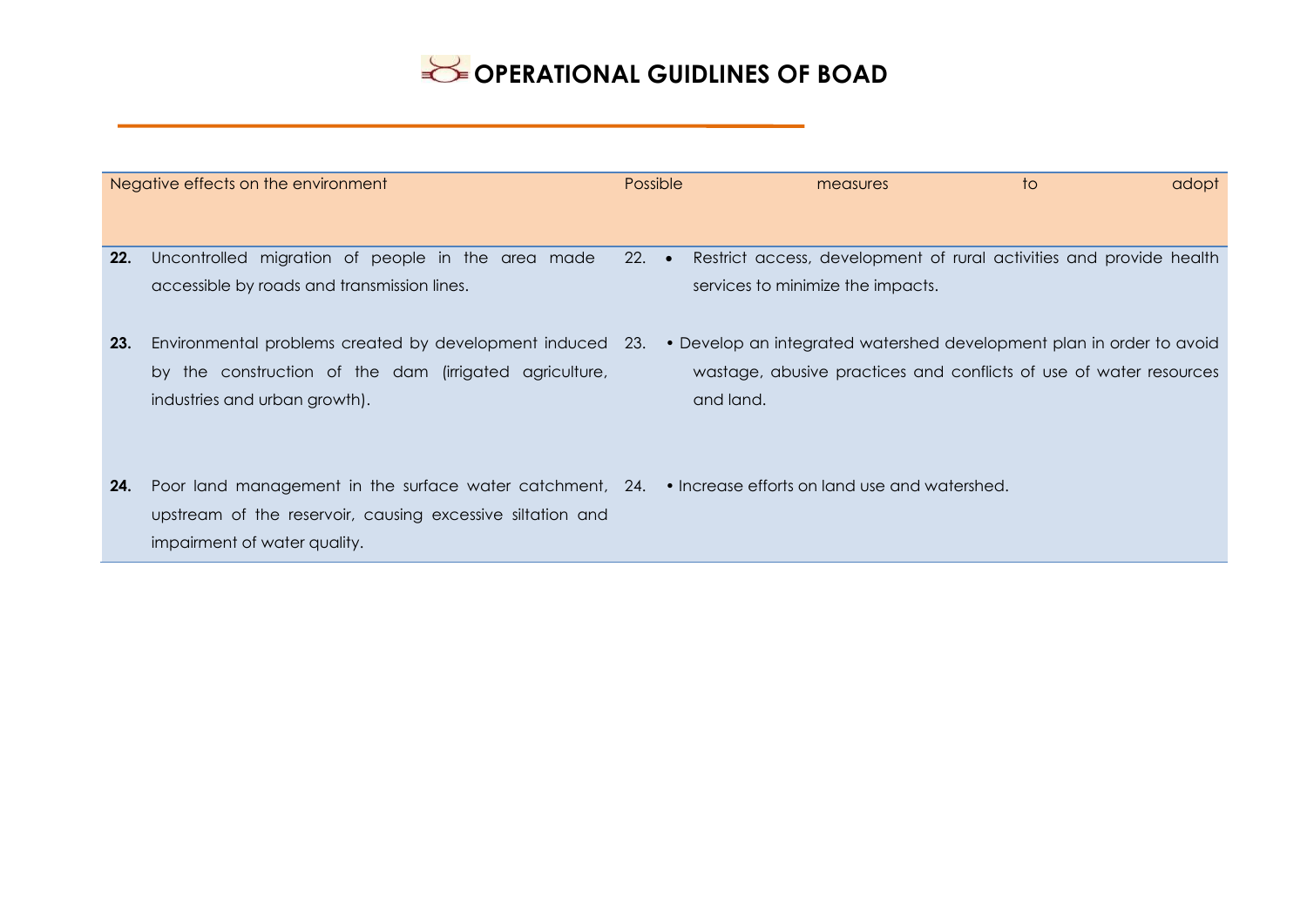#### **Seismic Threat**

18. Large reservoirs may alter tectonic activity. Though the probability that they will induce seismicity is difficult to predict, the full destructive potential of earthquakes, resulting in landslides, damage to dam infrastructure, and possible dam failure must be considered.

#### **Watershed Management**

19.Increased pressure on upland areas above the dam is a common phenomenon caused by the resettlement of people from the inundated areas and by the uncontrolled influx of newcomers into the watershed. Onsite environmental deterioration as well as a decrease in water quality and increase in sedimentation rates in the reservoir result from conversion of forests to agricultural land, grazing pressures, use of agricultural chemicals, and tree cutting for timber or fuelwood. Similarly, land use in the watershed of the lower river basin affects the quality and quantity of water entering the river. For these reasons BOAD recommends that dam projects be planned and managed in the context of overall river basin development plans, including both the upland catchment areas above the dam and floodplain, and watershed areas downstream.

### **Project Alternatives**

20.A variety of alternatives, such as the following, exist for the design and management of dam projects: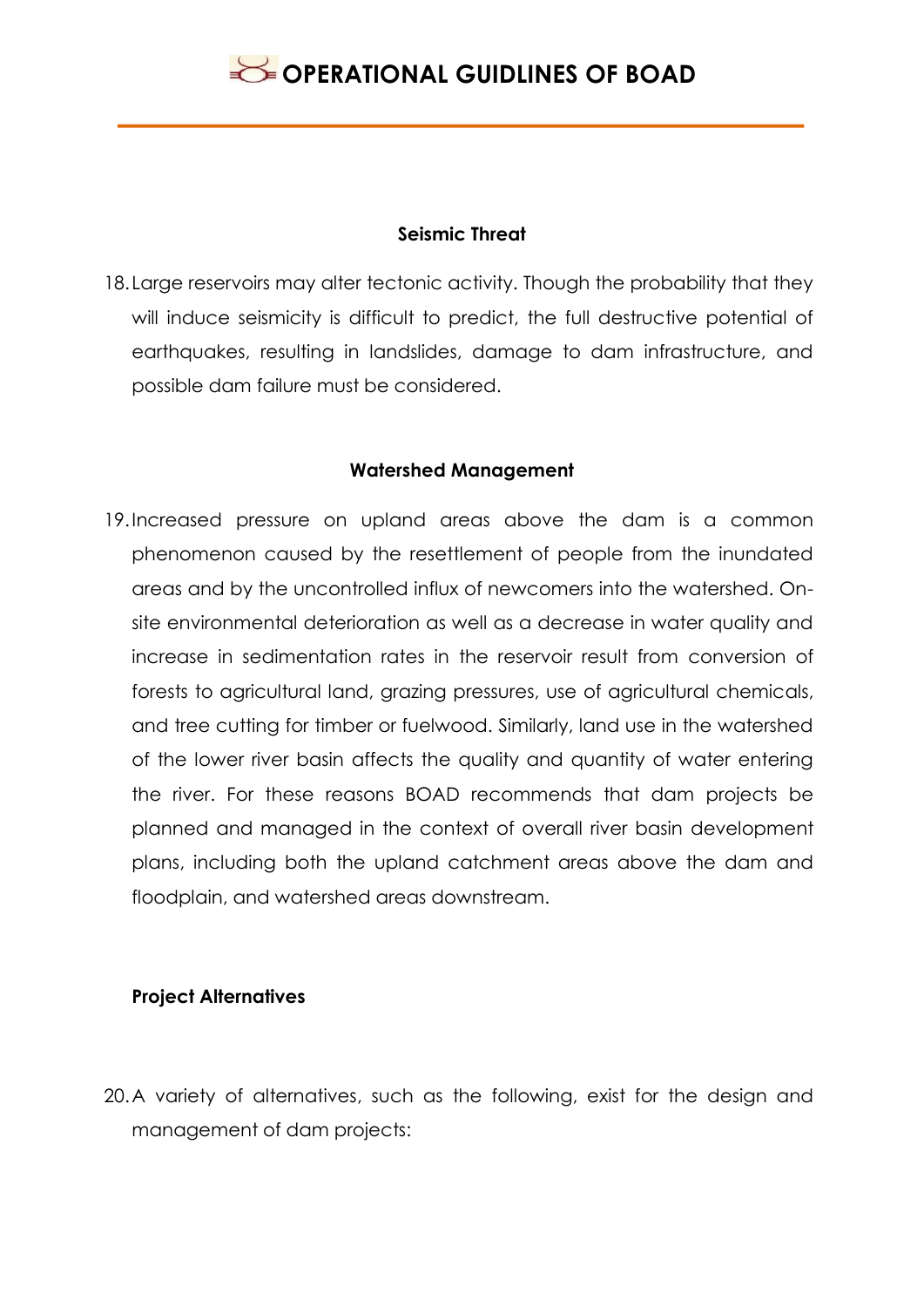- avoid or postpone the need for dam construction altogether by reducing demand for water or energy by conservation measures, efficiency improvements, fuel substitution, or restrictions on regional growth;
- avoid construction of a dam whose primary purpose is for irrigation by expanding and/or intensifying agriculture on the river's floodplain or outside the watershed;
- investigate possibilities for siting the project on an already dammed river by diversifying the functions of that dam;
- site the proposed dam on the river where it will minimize the negative and social impacts;
- adjust dam height, inundation area, dam design, and operational procedures to minimize negative environmental impacts;
- install several small dams instead of a single large one.

### **Management and Training**

- 21.Responsibility for management of the dam project should be vested in a river basin authority or other centralized entity, which will:
	- collect baseline data
	- build and manage the dam
	- produce a water-use master plan with management strategies for regulation of the reservoir
	- .approve permit requests for major withdrawals and wastewater discharges
	- coordinate disease vector control
	- plan for population water supplies and water treatment facilities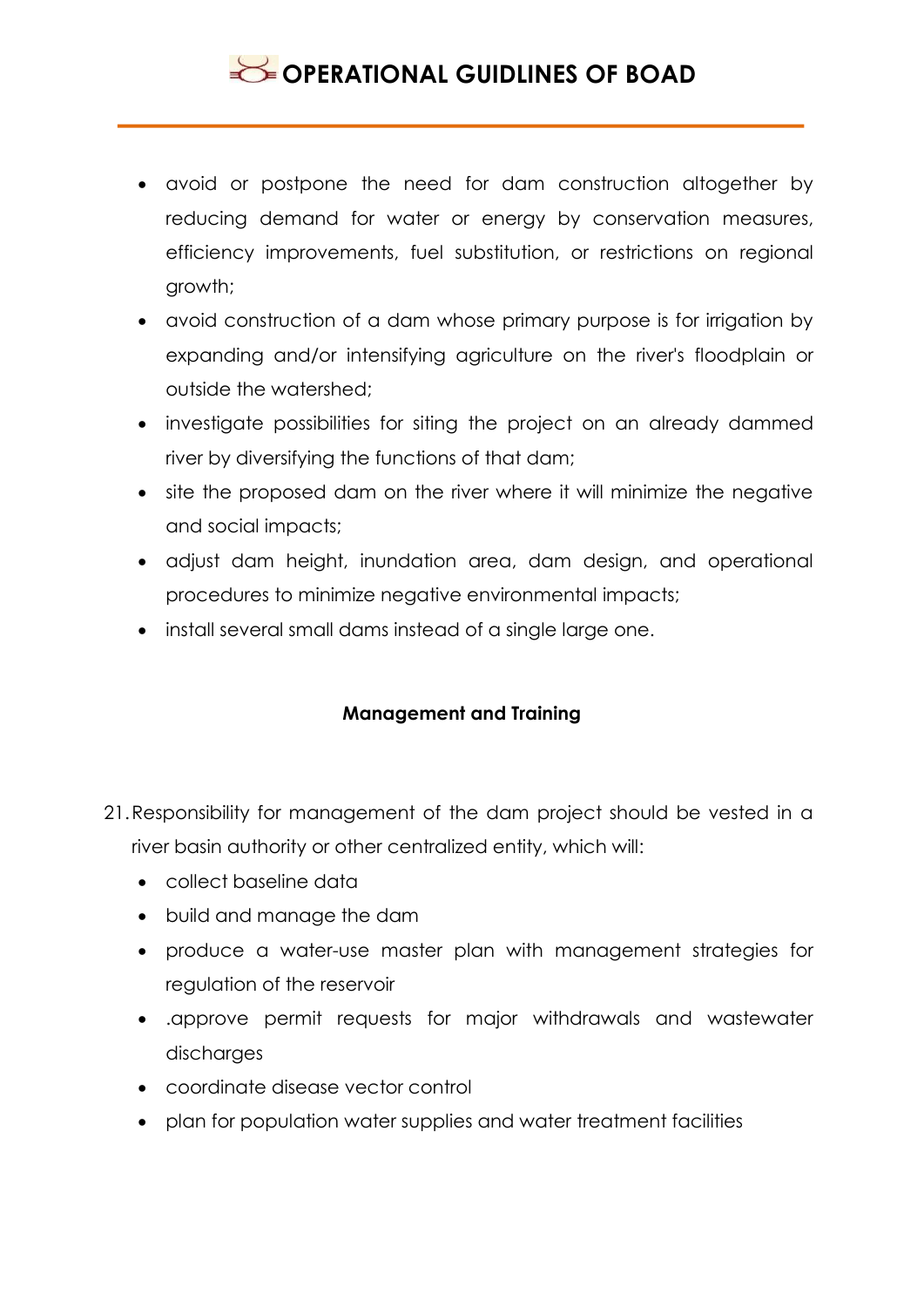- 22.Intersectoral cooperation should be ensured at both the policy and field levels with government ministries responsible for agriculture, fisheries, forestry, range and livestock, health, wildlife, tourism, municipal and industrial planning, and transportation.
- 23.Environmental and socioeconomic units should be established within the river basin authority and on the project site. The units should be staffed by professionals in physical (e.g., pollution control), biological (e.g., disease vector control), and social (e.g., involuntary resettlement) disciplines.

Guidance for the river basin authority can be provided by an advisory panel of international environmental specialists to advise on environmental aspects of the project and on training and management needs.

24. Training should be provided where needed to assure that the above mentioned disciplines are adequately represented.

### **Monitoring**

25.Factors to be monitored should include:

- rainfall
- stored water volume in the reservoir
- annual volume of sediment transported into reservoir
- water quality at dam discharge and at various points along the river (such as, salinity, pH, temperature, electrical conductivity, turbidity, dissolved oxygen, suspended solids, phosphates, nitrates)
- hydrogen sulfide and methane generation behind dam
- limnological sampling of microflora, microfauna, aquatic weeds and benthic organisms